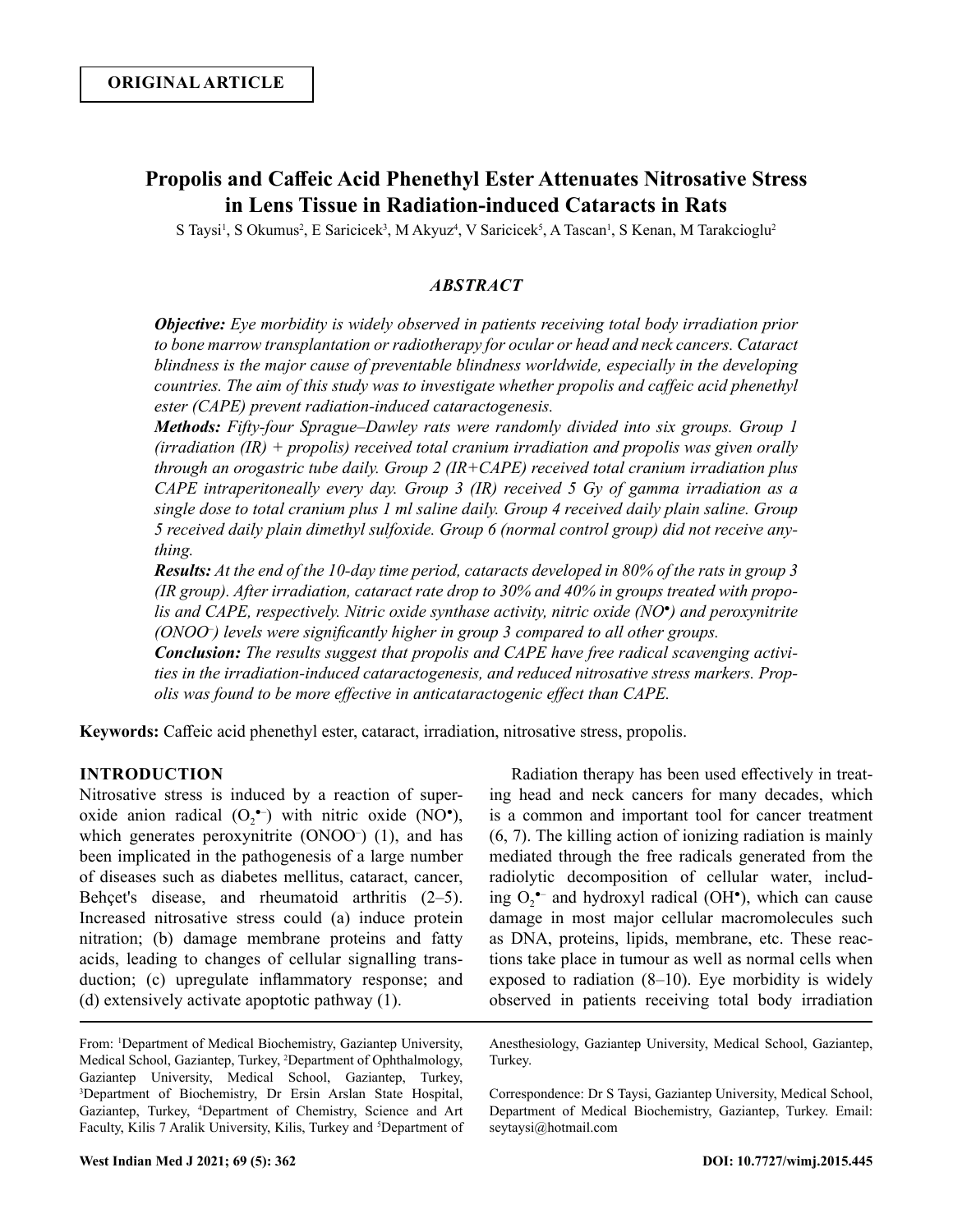prior to bone marrow transplantation or radiotherapy for ocular or head and neck cancers (11).

Cataract blindness is the major cause of preventable blindness worldwide, especially in the developing countries (12). Cataracts may occur in response to a variety of different agents and environmental stresses, and obviously damage seems to become a result of the oxidative damage component in almost all cases. Although cataract is a known late effect of ionizing radiation exposure, most of the experimental studies have concentrated on single, acute high doses or multiple, fractionated and chronic exposure of radiation (8, 13).

Propolis and caffeic acid phenethyl ester (CAPE), an active component of propolis extract, have immunomodulatory, antitumoural, cytotoxic, antimetastatic, anti-inflammatory, and antioxidant properties and have been shown to inhibit lipoxygenase activities as well as suppress lipid peroxidation (14–16).

To our knowledge, there is no experimental study that simultaneously investigates the effects of propolis and CAPE supplementations on nitric oxide synthase (NOS) activity, nitric oxide (NO●) and ONOO– in the lens tissue of rats receiving ionizing radiation. Therefore, our main objective is to investigate the effects of these supplementations on nitrosative stress parameters in the lens tissue of rats with or without exposure to total cranium irradiation in the present study.

## **MATERIALS AND METHODS**

#### **Animals and experiments**

Fifty-four rats, 10–12 weeks old, weighing  $200 \pm 25$  g at the time of radiation, bred at Gaziantep University Medical School, Experimental Animal Laboratory, were used for the experiment. The animals were purchased from Gaziantep University Medical School, Experimental Animal Laboratory, and housed in cages 1 week before the start of the experiments. All animals received humane care in compliance with the guidelines of Gaziantep University Research Council's criteria. Food and tap water were available *ad libitum*. The laboratory was windowless with automatic temperature (22  $\pm$  1°C) and lighting controls (14 hours light/10 hours dark). Rats were randomly divided into six groups (eight rats from control groups and ten rats from other groups) and placed in separate cages during the study. This study was approved by the local ethics committee of the Gaziantep University.

The groups were as follows:

Group A: The irradiation (IR) plus propolis group received both 5 gray (Gy) of gamma irradiation as a single dose to total cranium and propolis (80 mg/kg/day) starting 1 hour before irradiation and continuing for 10 days through an orogastric tube. Propolis was dissolved in dimethyl sulfoxide (DMSO) just before giving to the rats.

Group B: The IR plus CAPE group received both 5 Gy of gamma irradiation as a single dose to total cranium and CAPE  $(10 \mu \text{mol/kg/day},$  intraperitoneal  $[IP]$ ) injection, starting 30 minutes before the radiation dose and subsequently daily for 10 days after irradiation. Caffeic acid phenethyl ester was dissolved in DMSO just before giving to the rats. The final concentration of DMSO was  $0.1\%$ .

Group C: The IR group received total cranium 5 Gy of gamma irradiation as a single dose. Also, physiological saline solution (1 ml/kg/day, IP injection) was administered daily for 10 days.

Group D1: The control group for group A received neither propolis and CAPE nor irradiation, but received daily physiological saline solution (1 ml/kg/day, orally) for 10 days.

Group D2: The control group for group B did not receive propolis, CAPE and irradiation, but received daily IP injection of DMSO at an equal volume to that of TQ used in group B for 10 days.

Group D3: The normal control group did not receive neither propolis, CAPE, TQ and irradiation nor oral/IP physiological saline solutions.

Prior to total cranium irradiation, all rats were anaesthetized with 80 mg/kg ketamine hydrochloride (Pfizer Ilac, Istanbul, Turkey) and placed on a tray in the prone position. The rats in the IR and the IR plus TQ groups received irradiation via a Cobalt-60 teletherapy unit (Picker, C9, Maryland, NY, USA) from a source-tosurface distance of 80 cm by  $5 \times 5$  cm anterior fields, with the total cranium gamma irradiation being a single dose of 5 Gy, while the rats in the control and sham control groups received sham irradiation. The dose rate was 0.49 Gy/min. The central axis dose was calculated at a depth of 0.5 cm.

#### **Determination of clinical cataract**

In this study, the Lens Opacities Classification System, Version III (LOCS III) was used in the cataract classification (17). Before the cataracts were graded, the pupils were dilated with tropicamide (1.0%) and phenylephrine hydrochloride (2.5% drops), and proparacaine (0.5%) was used as a topical anaesthetic. The lenses were graded by slit-lamp biomicroscopy (Keeler PSL Classic, Keeler Ltd, Windsor, UK) as follows: The features of nuclear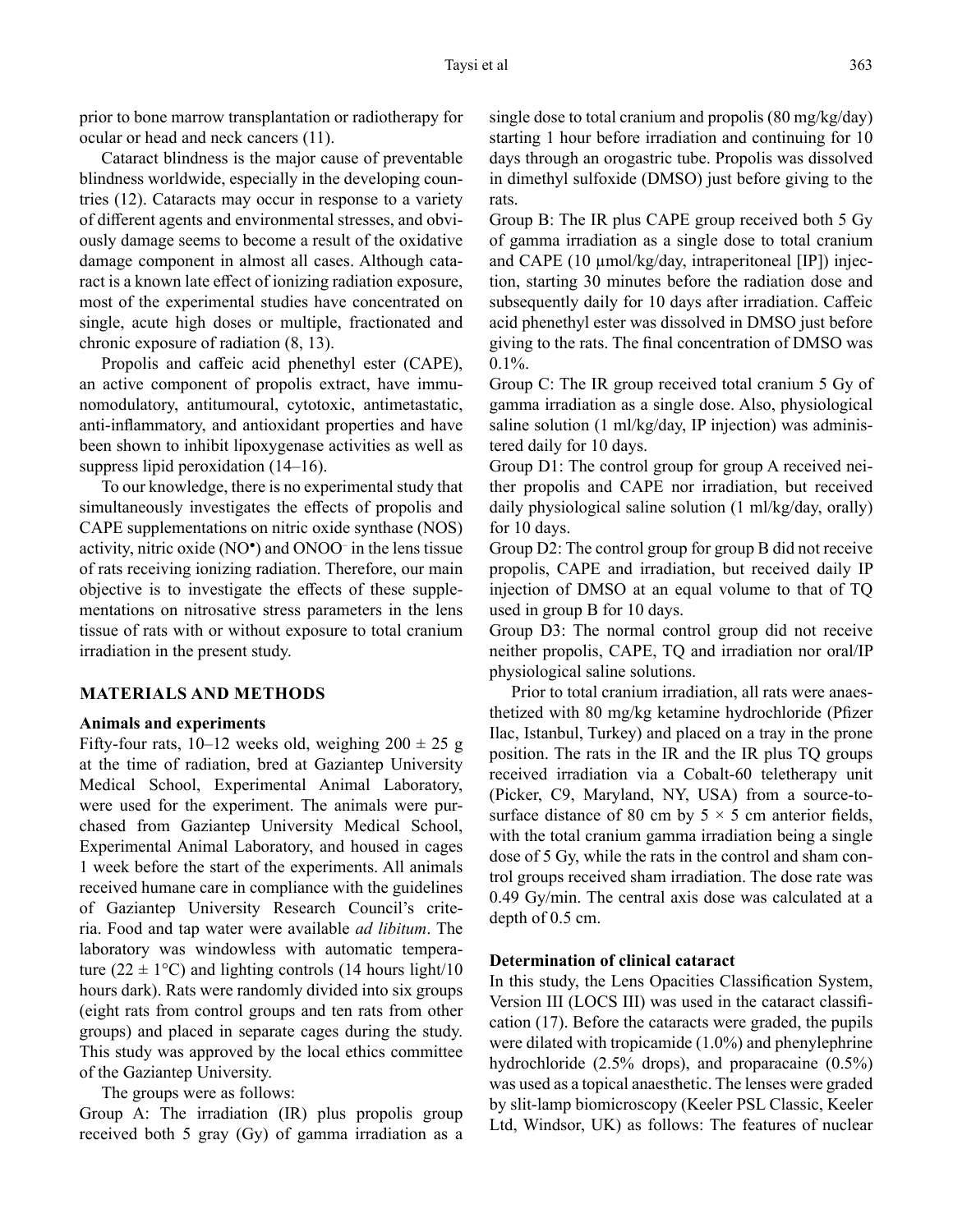opacification and brunescence were graded according to one set of six photographs. The brightness of scatter from the nuclear region was designated nuclear opalescence (NO) and the intensity of brunescence, nuclear colour (NC). The amount of cortical cataract (C) was determined by comparing the estimated aggregate of cortical spoking with that seen in five separate photographs. Similarly, the estimated amount of posterior subcapsular cataract (P) was determined by comparing it with another five photographs depicting increasing amounts of posterior subcapsular cataract. At the beginning of the experiment, all rats were examined biomicroscopically and were only included in this study if their lenses had been  $NO_{0}$ ,  $NC_{0}$ ,  $C_{0}$  and  $P_{0}$ .

## **Biochemical analysis**

At the end of the study, all rats were anaesthetized with 80 mg/kg ketamine hydrochloride (Pfizer Ilac, Istanbul, Turkey) and then all animals were killed by decapitation, and their eyes were enucleated, and the lenses were dissected immediately. Lenses were homogenized by an IKA-NERKE (Staufen, Germany) homogenizer in physiological saline solution (20-fold) on ice for 10 seconds in the first speed level. The homogenate was centrifuged at 10 000 g for 1 hour to remove debris. The clear upper supernatant was collected and all assays were conducted on this fraction. All of the procedures were performed at 4°C.

#### **Nitric oxide synthase activity determination**

Nitric oxide synthase activity assay is based on the diazotization of sulfanilic acid by NO● at acid pH and subsequent coupling to N-(1-naphthyl) ethylenediamine. To 0.1 ml of sample, 0.2 ml of 0.2 M arginine was added and incubated at 37°C for 1 hour. Then, the combination 0.2 ml of 10 mM HCl, 100 mM sulfanilic acid and 60 mM N-(1-naphthyl) ethylenediamine was added. After 30 minutes, the absorbance of the sample tube was measured against a blank tube at 540 nm (18). Results are expressed as U/mg protein.

## **Nitric oxide determination**

NO<sup>•</sup> levels in lens tissue were measured using the Griess reagent as previously described (19, 20). Griess reagent, the mixture (1:1) of 0.2% N-(1-napthyl) ethylenediamine and 2% sulphanilamide in 5% phosphoric acid, gives a red-violet diazo dye with nitrite, and the resultant colour was measured at 540 nm. First, nitrate was converted to nitrite using nitrate reductase. The second step was the addition of Griess reagent, which converts nitrite to a deep purple azocompound; photometric measurement, the absorbance of 540 nm, determines the nitrite concentration. Results were expressed as µmol/g wet tissue.

#### **Peroxynitrite determination**

ONOO– assay was determined as described (21, 22). Ten microlitres of samples was added to 5 mM phenol in 50 mM sodium phosphate buffer (pH 7.4) to get a final volume of 2 ml. After 2 hours of incubation in a dark place at 37°C, 15 μL of 0.1 MNaOH was added and the absorbance, at wavelength of 412 nm, of the samples was immediately recorded. The yield of nitrophenol was calculated from  $\varepsilon = 4400/M/cm$ . Results were expressed as umol/g wet tissue. The protein content was determined as described (23). Biochemical measurements were carried out using a visible/UV spectrophotometer (Shimadzu UV 1601, Tokyo, Japan).

## **Statistical analyses**

Statistical and correlation analyses were undertaken using a one-way variance analysis and Spearman's rank correlation test, respectively. Following the analysis of variance, the significance of differences between groups was tested using least significant difference multiple range test procedure. Acceptable significance was recorded when  $p$  values were  $\leq 0.05$ . Statistical analysis was performed with Statistical Package for the Social Sciences for Windows (SPSS, version 11.5, Chicago, IL, USA).

# **RESULTS**

In this study, the LOCS III was used in the cataract classification (17). The lenses were graded by slitlamp biomicroscopy (Keeler PSL Classic, Keeler Ltd, Windsor, UK). All the rat lenses at the beginning were graded as 0. After irradiation, cataract developed in 80% of the rats in the radiotherapy group. After irradiation, cataract rate drop to 30% in propolis and 40% in CAPE groups which treated with these substances, respectively, and was limited at grade 1 and grade 2. Nitric oxide synthase activity and levels of NO<sup>•</sup> and ONOO<sup>-</sup> in the radiotherapy group were significantly higher than all other groups (Figure). In the current study, while the cataract ratio was highly observed in the radiotherapy group, it decreased in the other groups in which propolis and CAPE were given after radiation.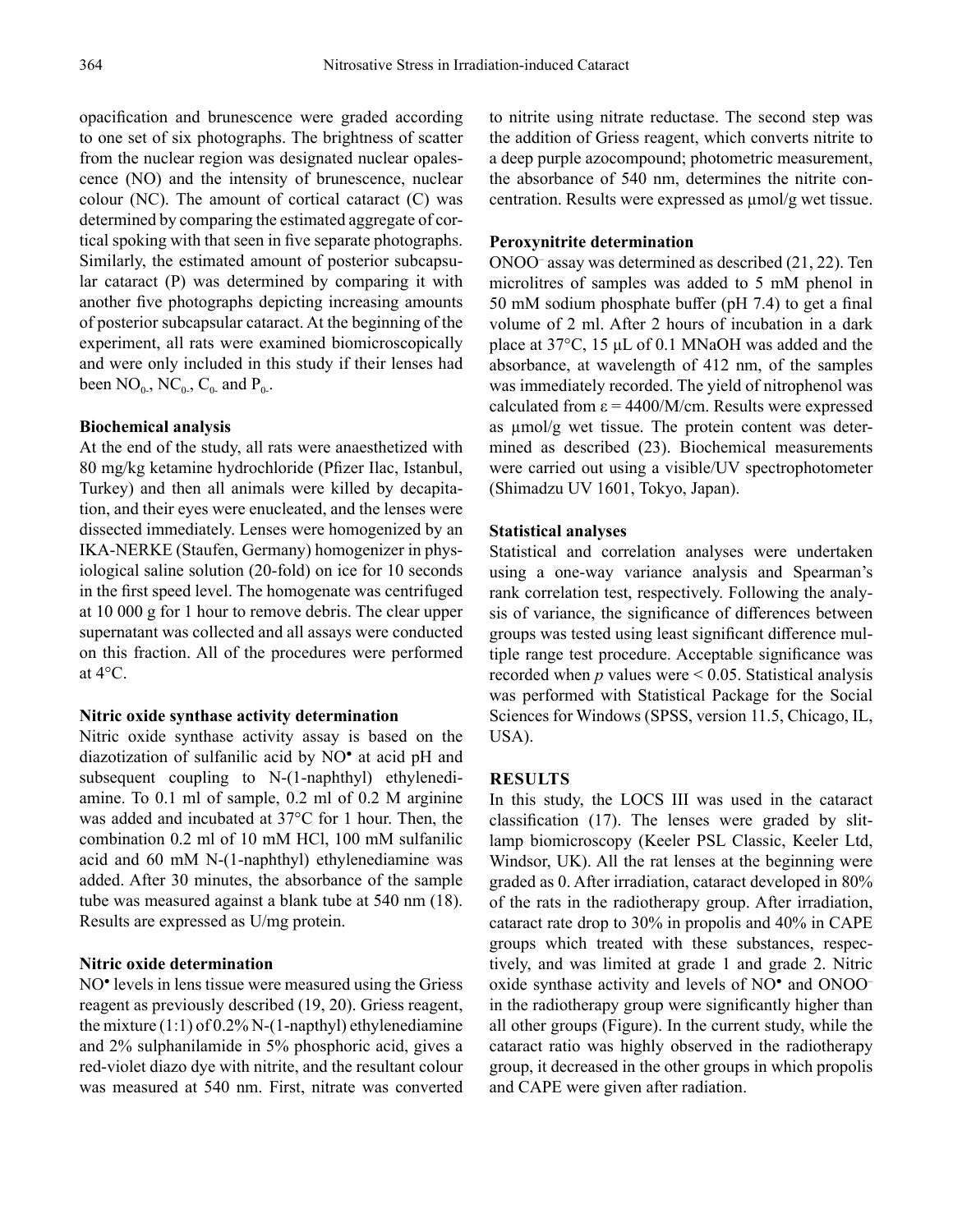

Figure: Mean  $\pm$  SD of nitric oxide synthase activity, nitric oxide and peroxynitrite levels in the rat lenses. Group A: irradiation (IR) plus propolis group, group B: IR plus caffeic acid phenethyl ester (CAPE) group, group C: IR group only, group D1 (the control group of A group), group D2 (the control group of B group), group D3 (normal control group): nitric oxide synthase (NOS): nitric oxide (NO• ): peroxynitrite (ONOO– ). a: *p* < 0.01, b: *p* < 0.0001 *vs* group C, c: *p* < 0.05, d: *p* < 0.01, e: *p* < 0.001 *vs* group D3, f: *p* < 0.05, g: *p* < 0.001 *vs* group D2, k: *p* < 0.01 *vs* group D1.

## **DISCUSSION**

Reactive oxygen species (ROS) and reactive nitrogen species (RNS) are highly reactive species generated by biochemical redox reactions as a part of normal cell metabolism. Oxygen is a critical element for the living organisms and has some advantages. In view of the generation of ROS, certain adverse effects also occur. Basically, all the essential biomolecules can undergo oxidative reactions mediated by ROS. The ROS, RNS and their suggested effects on biological systems have become an important area of biomedical research in recent years (24–26). The increase in ROS and RNS production or the decrease in antioxidant mechanisms generates a condition called oxidative and nitrosative stress, respectively, defined as the imbalance between pro- and antioxidants in favour of the oxidants. These highly reactive compounds are dangerous for the cells when their cellular production exceeds the antioxidant capacity (27, 28).

Nitrosative stress is caused by overproduction of RNS. Some studies have shown that nitrosative stress is increased in the diabetic retina and radiation (1, 10, 29). Although NO<sup>•</sup> itself, a free radical produced by NOS, is a weak oxidant, biochemical studies have shown that NO<sup>•</sup> rapidly interacts with superoxide anion radical to yield ONOO– and its conjugate acid, peroxynitrous acid, which then decomposes to form highly reactive oxidant species, such as hydroxyl and nitrogen dioxide  $(NO<sub>2</sub><sup>*</sup>)$ .

The  $NO<sub>2</sub><sup>*</sup>$  radical is an important RNS in biological systems. NO<sub>2</sub><sup>•</sup> is a strong one-electron oxidant and has a rich chemistry, including reacting rapidly with other radical species and 1e− oxidation of reductants, and slower addition to double bonds and H atom abstraction.  $NO_2^{\bullet}$  reacts with lipids, DNA and proteins, and plays a key role in cellular nitrosative stress. Either directly or indirectly, it plays a key role in the cellular oxidative and nitrosative stress. Both NO<sup>•</sup> and ONOO<sup>-</sup>, directly or via reactive intermediates, may induce cytotoxicity via a number of mechanisms including tyrosine nitration, lipid peroxidation, DNA strand breaks and the consequent activation of poly-ADP ribose synthase (1). There is a balance between production and scavenging of ROS/RNS. If the balance changes in support of production of ROS/RNS, oxidative or nitrosative stress takes place and may result in a variety of diseases: cancer, cardiovascular, neurological diseases and cataract (10, 29, 30).

Irradiation (IR) is one of the most common therapies for treating human cancers. Ionizing radiation interacts with living cells and produces different cytotoxic effects that are mediated through the production of ROS/RNS. Cumulative results involving animals exposed to either non-lethal or lethal doses of X-radiation show that the biological effects of the IR are dependent on the radiation dose and post-irradiation time. A judicious balance should be between the total dose of IR received and the threshold limit of the normal tissue near the tumour. Normal tissue should be protected against the side effects of radiation to obtain better tumour control with a higher dose (6, 29). Radiation is a known producer of free radicals, contributing to radiation injury in cells and formed in cells. Biological tissues that are exposed to ionizing radiation may have oxidative damage in biological molecules such as nucleic acids, proteins and lipids, and they form free radicals in aqueous solutions and may result in cataracts. One of the mechanisms proposed to explain lens opacification is the oxidation of crystallins, either by radiation or ROS and RNS. The other mechanism is the formation of opacities with increased calcium release by mitochondrial damage. Ionizing radiation has been shown to enhance the production of these free radicals in cells (3, 9, 31). For this reason, to prevent injury caused by radiation on healthy tissue, many investigations related natural products that have antiviral, anticancer, immunostimulant and antioxidant effects have been constructed. Several studies on radioprotective agents are ongoing. To our knowledge, this is the first report demonstrating lens radioprotection by propolis and CAPE.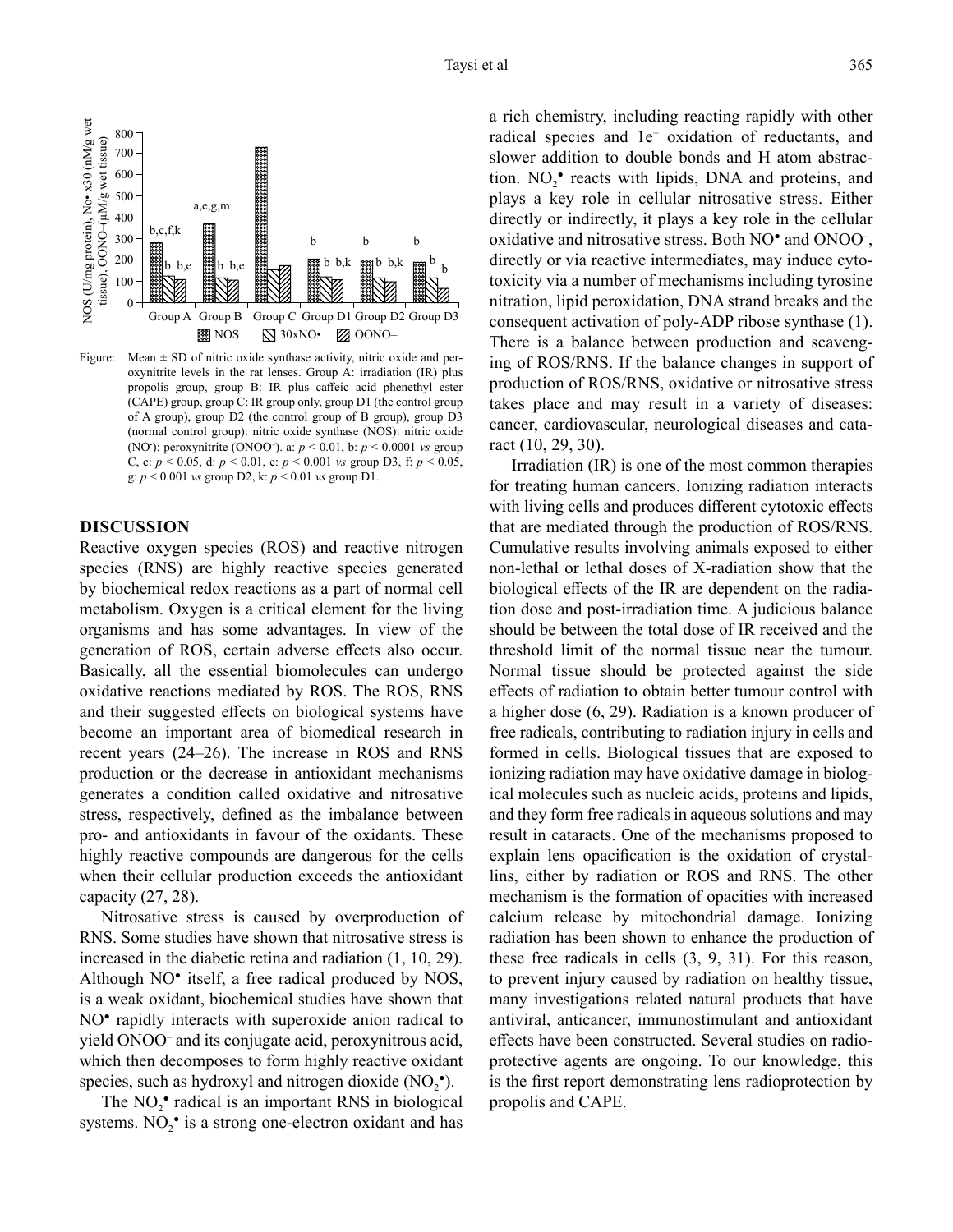We found that NOS activity, NO<sup>•</sup> and ONOO<sup>-</sup> levels were significantly higher in lens tissues of irradiated rats that were exposed to total cranium irradiation, compared to other groups. Similar results were obtained in different studies (10, 12). The nitrosative stress parameters in the groups receiving irradiation plus propolis or CAPE treatment were significantly decreased compared to the group that received irradiation only. These results revealed that propolis and CAPE clearly decreased the nitrosative stress in lens tissue of rats exposed to total cranium irradiation. NO● is synthesized endogenously by the enzyme, NOS, via its precursor arginine. Endogenous NO● plays a dual role in specialized tissues and cells, where it is not only an essential physiological signalling molecule mediating various cell functions but also induces cytotoxic and mutagenic effects when present excessively under oxidative stress conditions induced by irradiation (4). NO● is recognized by two distinct categories in the chemical biology, such as direct and indirect effects. Direct effects are those chemical reactions where NO<sup>•</sup> reacts directly with its biological target. The direct effects are very rapid reactions that occur at low NO● concentrations and generally involve haem proteins such as guanylate cyclase, cytochrome P450 and haemoglobin, whereas indirect effects are mediated by RNS, which are derived from NO<sup>•</sup> metabolism. It requires that NO<sup> $\bullet$ </sup> is first activated by  $O_2^{\bullet -}$ , or oxygen to form RNS which then undergoes further reactions with the respective biological target (32, 33). Also, NO<sup>•</sup> reacts rapidly with  $O_2$ <sup>•–</sup> to form ONOO<sup>-</sup>, which may be cytotoxic by itself or easily decomposed to the highly reactive and toxic OH $^{\bullet}$  and NO<sub>2</sub> $^{\bullet}$  (4). These RNS are highly reactive with major cellular macromolecules such as DNA, proteins, lipids, membrane, *etc*, and are thought to be responsible for NO●-mediated cell deaths (32, 33).

Some studies have reported that NO<sup>•</sup> levels in rats that are exposed to irradiation were significantly higher  $(10, 12, 29, 33)$ . In the current study, NOS activity, NO $^{\bullet}$ and ONOO– levels in lens tissue of rats exposed to radiation were also increased before the treatment of rats with propolis and CAPE. Our results showing low nitrosative stress parameters in the propolis and CAPE treatment groups suggest that propolis and CAPE have protective effects against toxicity to irradiation.

## **CONCLUSION**

In this study, we found that NOS activity, NO<sup>•</sup> and ONOO– levels in the radiotherapy group were higher than those of all other groups. This is the first study

that simultaneously investigates the effects of propolis and CAPE on the nitrosative stress in the lens tissue of the irradiated rats. The results suggest an important role of nitrosative stress in the irradiation-induced cataractogenesis. Propolis and CAPE clearly have antioxidant properties, free radical scavenging activities and decreased nitrosative stress.

## **AUTHORS' NOTE**

The authors report no declarations of interest.

None of the authors have a commercial interest, financial interest, and/or other relationship with manufacturers of pharmaceuticals, laboratory supplies and/or medical devices or with commercial providers of medically related services.

#### **REFERENCES**

- 1. Liu Q, Li J, Cheng R, Chen Y, Lee K, Hu Y et al. Nitrosative stress plays an important role in Wnt pathway activation in diabetic retinopathy. Antioxid Redox Signal 2013; **18:** 1141–53.
- 2. Memisogullari R, Taysi S, Bakan E, Capoglu I. Antioxidant status and lipid peroxidation in type II diabetes mellitus. Cell Biochem Funct 2003; **21:** 291–6.
- 3. Ertekin MV, Kocer I, Karslioglu I, Taysi S, Gepdiremen A, Sezen O et al. Effects of oral ginkgo biloba supplementation on cataract formation and oxidative stress occurring in lenses of rats exposed to total cranium radiotherapy. Jpn J Ophthalmol 2004; **48:** 499–502.
- 4. Taysi S, Uslu C, Akcay F, Sutbeyaz MY. Malondialdehyde and nitric oxide levels in the plasma of patients with advanced laryngeal cancer. Surg Today 2003; **33:** 651–4.
- 5. Taysi S, Demircan B, Akdeniz N, Atasoy M, Sari RA. Oxidant/antioxidant status in men with Behcet's disease. Clin Rheumatol 2007; **26:** 418–22.
- 6. Nair CK, Parida DK, Nomura T. Radioprotectors in radiotherapy. J Radiat Res 2001; **42:** 21–37.
- 7. Taysi S, Memisogullari R, Koc M, Yazici AT, Aslankurt M, Gumustekin K et al. Melatonin reduces oxidative stress in the rat lens due to radiation-induced oxidative injury. Int J Radiat Biol 2008; **84:** 803–8.
- 8. Taysi S, Okumus S, Akyuz M, Uzun N, Aksor A, Demir E et al. Zinc administration modulates radiation-induced oxidative injury in lens of rat. Pharmacogn Mag 2012; **8:** 245–9.
- 9. Kocer I, Taysi S, Ertekin MV, Karslioglu I, Gepdiremen A, Sezen O et al. The effect of L-carnitine in the prevention of ionizing radiationinduced cataracts: a rat model. Graefes Arch Clin Exp Ophthalmol 2007; **245:** 588–94.
- 10. Taysi S, Abdulrahman ZK, Okumus S, Demir E, Demir T, Akan M et al. The radioprotective effect of Nigella sativa on nitrosative stress in lens tissue in radiation-induced cataract in rat. Cutan Ocul Toxicol 2015; **34:** 101–6.
- 11. Shirazi A, Haddadi GH, Asadi-Amoli F, Sakhaee S, Ghazi-Khansari M, Avand A. Radioprotective effect of melatonin in reducing oxidative stress in rat lenses. Cell J 2011; **13:** 79–82.
- 12. Manikandan R, Thiagarajan R, Beulaja S, Chindhu S, Mariammal K, Sudhandiran G et al. Anti-cataractogenic effect of curcumin and aminoguanidine against selenium-induced oxidative stress in the eye lens of Wistar rat pups: an in vitro study using isolated lens. Chem Biol Interact 2009; **181:** 202–9.
- 13. Karslioglu I, Ertekin MV, Taysi S, Kocer I, Sezen O, Gepdiremen A et al. Radioprotective effects of melatonin on radiation-induced cataract. J Radiat Res 2005; **46:** 277–82.
- 14. Akyol S, Ginis Z, Armutcu F, Ozturk G, Yigitoglu MR, Akyol O. The potential usage of caffeic acid phenethyl ester (CAPE) against